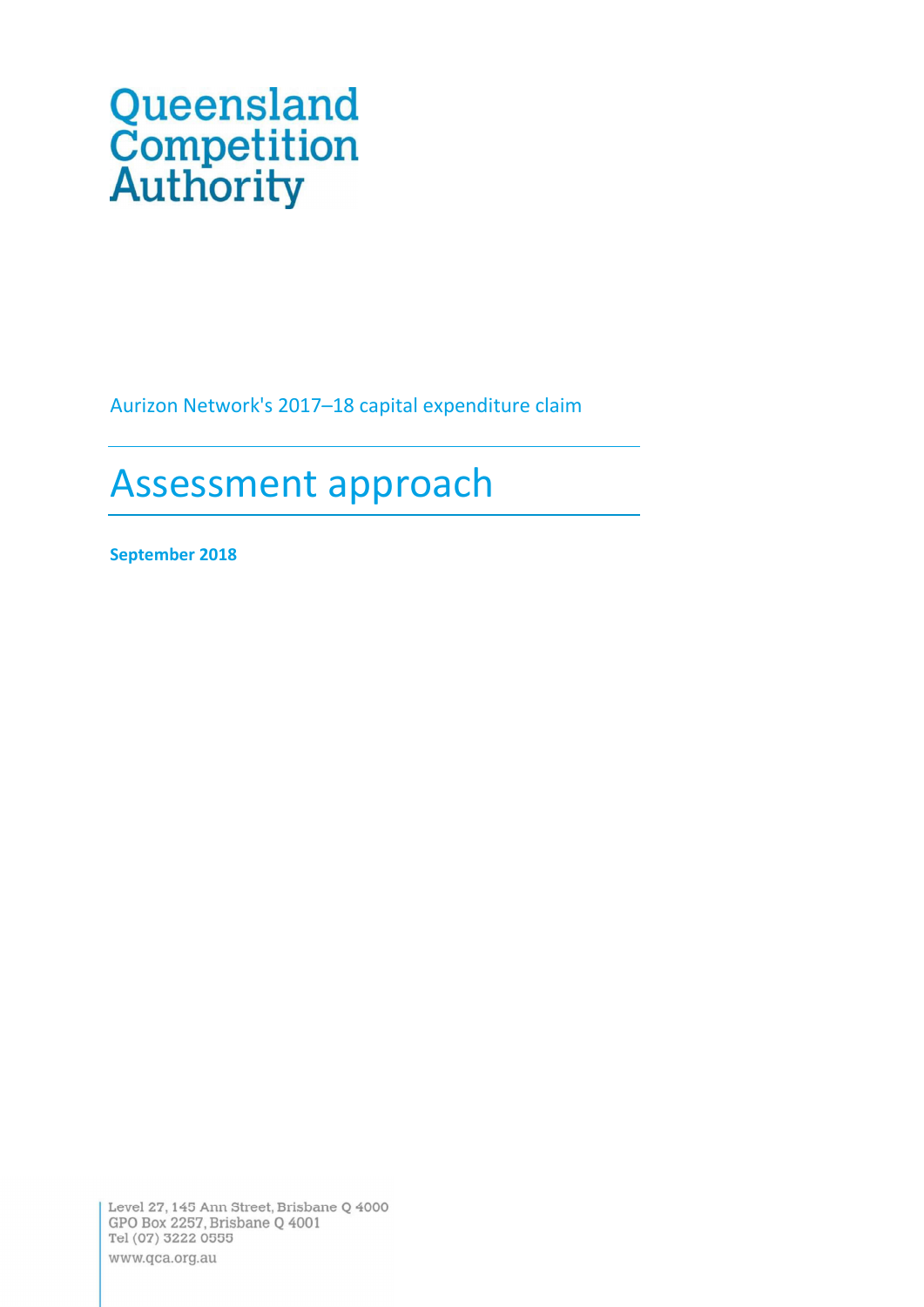#### © Queensland Competition Authority 2018

The Queensland Competition Authority supports and encourages the dissemination and exchange of information. However, copyright protects this document.

The Queensland Competition Authority has no objection to this material being reproduced, made available online or electronically but only if it is recognised as the owner of the copyright and this material remains unaltered.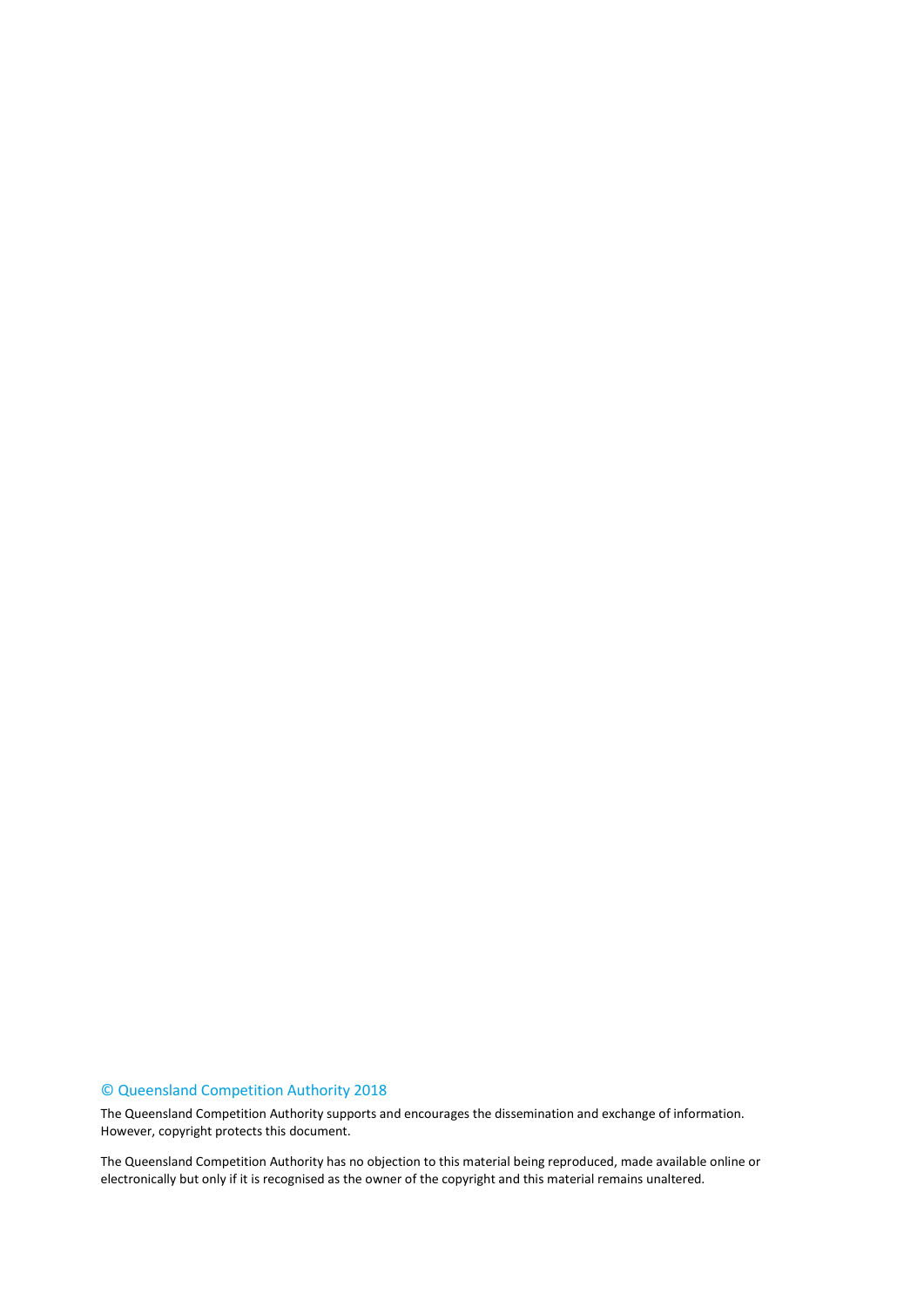# ASSESSMENT APPROACH

### Purpose of this document

This document outlines the QCA's intended approach to managing the assessment of Aurizon Network's 2017 18 capital expenditure claim under Schedule E, clause 1.3 of the 2016 access undertaking (UT4), in a structured, transparent, and predictable way.

In particular, the QCA's intentions in relation to timeframes and stakeholder consultation are outlined. This document is not an exhaustive statement of the process that the QCA will follow in assessing Aurizon Network's 2017-18 capital expenditure claim.

## The 2017-18 capital expenditure claim

#### Regulatory objectives

The QCA must approve prudent and efficient capital expenditure Aurizon Network has incurred in order to provide below-rail coal services in the Central Queensland Coal Network (CQCN).<sup>1</sup> Approved capital expenditure will be included in Aurizon Network's regulatory asset base (RAB).<sup>2</sup>

The RAB reflects the asset value of the CQCN infrastructure used when calculating the maximum allowable revenue (MAR) under the building block methodology. Aurizon Network recovers, through time, the value of the RAB (as indexed and adjusted) through access charges and take-or-pay payments. The revenue cap approach provides Aurizon Network with a degree of certainty that the asset value of the RAB will be recovered and a reasonable commercial return achieved, consistent with the approved weighted average cost of capital (WACC).

Any expansion of the CQCN should promote the economically efficient operation of, use of, and investment in, infrastructure by which services are provided, with the effect of promoting competition in upstream and downstream markets (s. 69E of the QCA Act). This context led the QCA, in making its final decision on Aurizon Network's 2016 access undertaking, to 'consider that the RAB should only include the capital costs associated with prudent and efficient investment.'<sup>3</sup>

#### Assessment criteria

The QCA conducts an annual assessment of the prudency and efficiency of capital expenditure to determine whether it should be included in the RAB for the CQCN. Schedule E of UT4 includes processes and criteria for the QCA's assessment. In assessing the prudency and efficiency of capital expenditure, we will have regard to the:

scope of works, including whether the requirement for the works is prudent and efficient, having regard to a number of factors including the age and condition of the assets, and consistency of the works with any relevant asset management plan<sup>4</sup>

-

<sup>&</sup>lt;sup>1</sup> Clause 2.2(a), Schedule E, 2016 access undertaking (UT4).

 $2$  Clause 1.1(d), Schedule E, UT4.

<sup>&</sup>lt;sup>3</sup> Queensland Competition Authority (QCA), Aurizon Network 2014 draft access undertaking, Volume II Capacity and expansions, final decision, April 2016, section 14.2.1, p. 316.

<sup>4</sup> Clause 2.2(b)(i), Schedule E, UT4.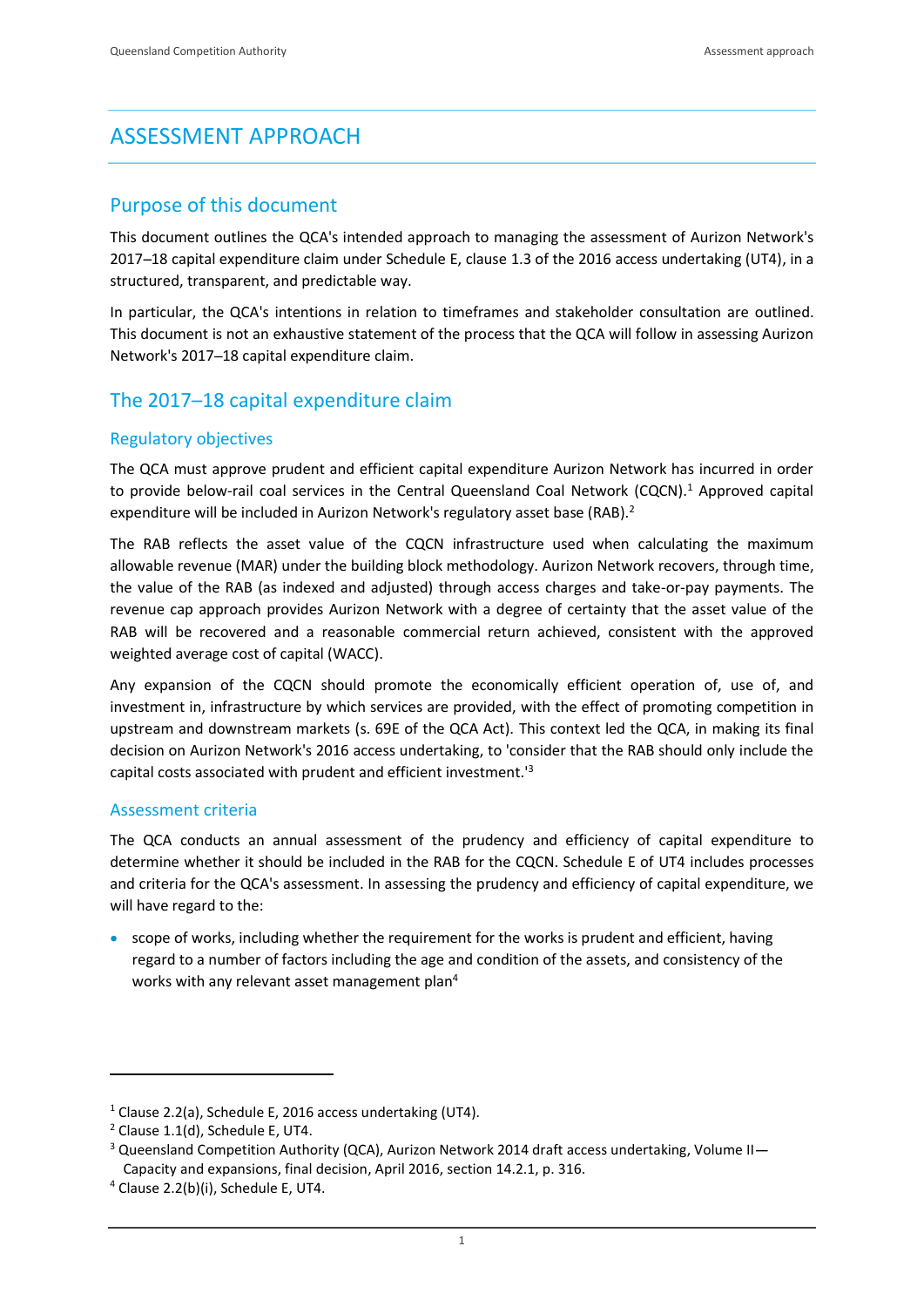- standard of works, including whether the standard could be expected to deliver the requirements for the project without being overdesigned or likely to deliver a capital works project which is beyond the requirements of the scope<sup>5</sup>
- cost of works, in particular whether the costs of the project are prudent and efficient, having regard to the scope and standard of work.<sup>6</sup>

Our assessment of the prudency and efficiency of capital expenditure takes place after the capital expenditure has occurred. In assessing the prudency and efficiency of capital expenditure, the QCA must only consider the circumstances relevant at the time the decision was made to incur the capital expenditure.<sup>7</sup>

#### **Consultation**

The QCA will seek and consider submissions from stakeholders before making a decision on the prudency and efficiency of Aurizon Network's capital expenditure.<sup>8</sup>

Aurizon Network should provide sufficient information on the prudency and efficiency of capital expenditure in its claim.<sup>9</sup> The QCA may request additional information from Aurizon Network that is reasonably required for the QCA to make its decision.<sup>10</sup> The QCA considers a structured approach to requests for information will promote timely decision making.

Sections 230-233 of the QCA Act outline a number of obligations and responsibilities when providing information to the QCA. Stakeholders should be aware that it is an offence to:

- provide information to the QCA that is false or misleading to the person's knowledge (s. 230)
- **•** provide a document to the QCA that is false, misleading, or incomplete to the person's knowledge, and without notifying the QCA that it is false, misleading, or incomplete (s. 231)
- obstruct QCA staff members from exercising the QCA's functions under the QCA Act (s. 232).

Stakeholder involvement is a key element of our decision-making process. In the interests of transparency and to promote informed discussion, the QCA intends to publish the information received from stakeholders on its website. However, subject to the provisions of the QCA Act, we will not disclose information that is considered to be confidential (refer to s. 239 of the QCA Act).

#### Assessment timeframes

As with previous years, the QCA expects Aurizon Network to submit its capital expenditure claim for 2017 18 by the end of the fourth month after the end of the financial year (31 October 2018), in accordance with UT4.<sup>11</sup> Figure 1 shows an indicative timeframe associated with key milestones, where sufficient information on prudency and efficiency is provided with (or shortly after) the claim is lodged.

-

 $<sup>5</sup>$  Clause 2.2(b)(ii), Schedule E, UT4.</sup>

<sup>6</sup> Clause 2.2(b)(iii), Schedule E, UT4.

 $7$  Clause 2.2(g), Schedule E, UT4.

<sup>8</sup> Clause 2.3(a), Schedule E, UT4.

<sup>&</sup>lt;sup>9</sup> This information may include those outlined in AECOM's final report on Aurizon Network's 2016–17 capital expenditure claim. AECOM, Engineering Assessment of Aurizon Network's Capital Expenditure Claim, 8 June 2018, p. 10.

<sup>10</sup> Clause 2.3(b), Schedule E, UT4.

<sup>11</sup> Clause 1.3(a), Schedule E, UT4.